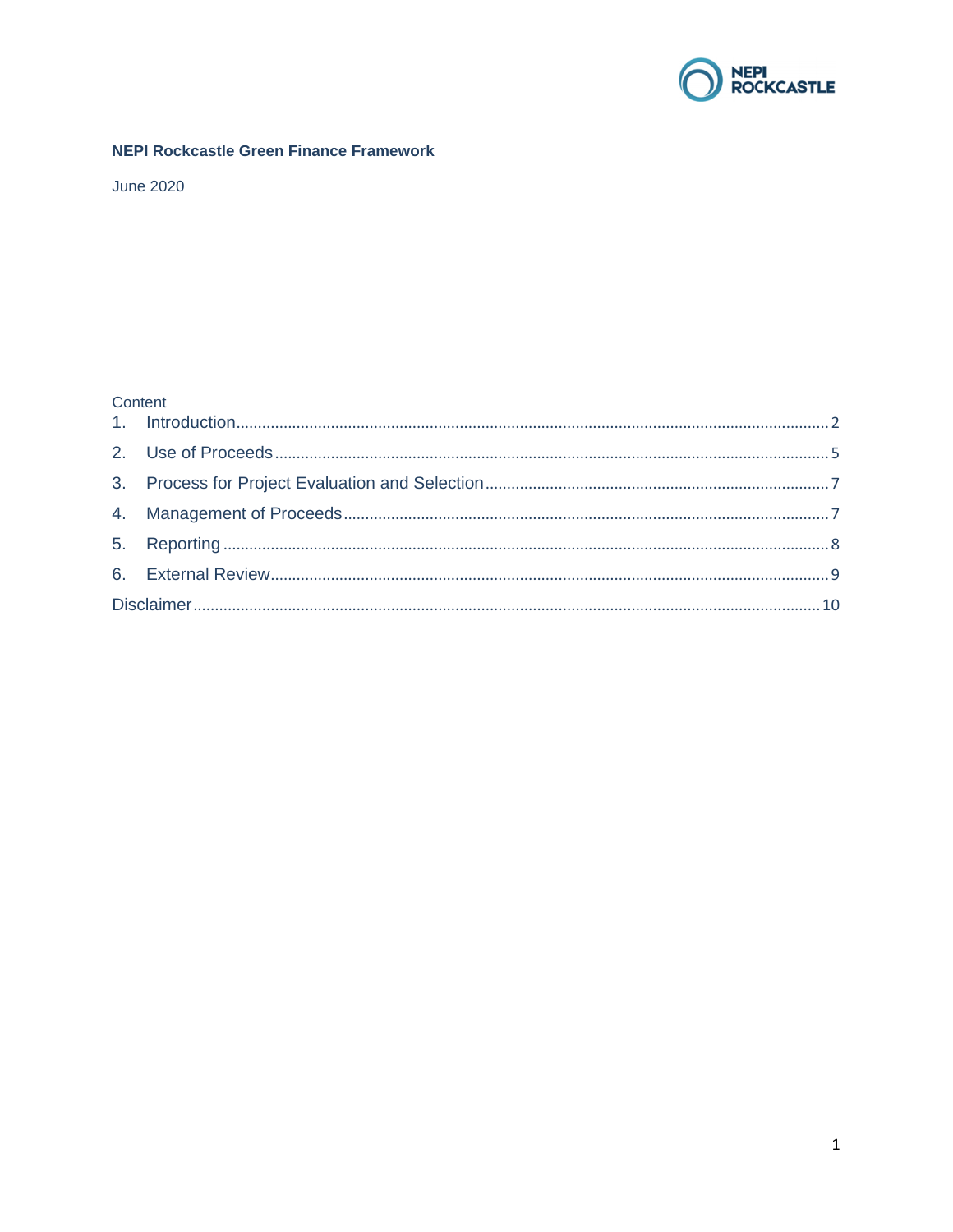

# <span id="page-1-0"></span>**1. Introduction**

#### *1.1 Strategy and rationale*

NEPI Rockcastle is the premier owner and operator of shopping centres in Central and Eastern Europe (CEE). The Group benefits from a highly-skilled internal management team which combines asset management, development, investment, leasing and financial expertise. Geographically diverse management skills allow NEPI Rockcastle to pursue CEE property opportunities efficiently, benefiting from a strategic advantage in the acquisition, development and management of properties. With group-level management of tenant relationships and a focus on cross-country collaboration, the Group is the leading strategic partner for major retailers targeting CEE countries

NEPI Rockcastle is highly committed to advancing a sustainable business and acting as responsible corporate citizen, and this commitment is endorsed by its Board of Directors. The entire ESG strategy is being reviewed and closely monitored by the Social and Ethics committee, which, in its turn, will report to the Board of Directors in terms of deployed resources, targets and objectives, achievements.

The Company proactively engages with a range of international organizations in the ESG sector, in order to continuously adapt its sustainability approach and implement best practices in this area. Seeking to be in line with international standards, the Group has permanently enhanced its ESG approach and disclosure policy, adhering to top ESG standards and practices with regards to reporting or operational guidelines. The Group's sustainability strategy is based on four major pillars:

- 1. Sustainable resource management an initiative that focuses on lowering the negative impact on natural resources and biodiversity, and reducing water, energy, gas consumption and emissions as well as sustainable waste management. In doing so, NEPI-R aims to improve the impact from its consumption while also enhancing efficiency.
- 2. Sustainability through green buildings NEPI-R is applying a continuous improvement process for its buildings and, as a result, the majority of its portfolio is certified to the highest sustainability standards for the real estate industry. This emphasizes the Group's commitment to having sustainable buildings, both during construction and in the operational stages.
- 3. Community Engagement with a view of giving back to communities and contributing to sustainable social development, NEPI-R strongly believes that the cornerstone of its sustainable strategy is communities: partners, clients, visitors and all inhabitants of catchment area.
- 4. People and business integrity –integrity is embedded in all its processes, as it is an integral part of the Group's culture. As a result, compliance with laws and regulations is ensured, while all operations are conducted according to the highest standards of business ethics. NEPI-R's view is that the major component of running a business with integrity is represented by its approach to people, with any responsible business having a sustainable and fair approach to managing human resources.

NEPI-R contributes to the achievement of the UN Sustainable Development Goals, with a specific focus on:



The Company is proactively engaging with various international organizations in the ESG sector, in order to continuously adapt its approach and implement best practices in this area. Seeking to be in line with international standards, the Group has permanently enhanced its ESG approach and disclosure policy, as part of the Annual Report. NEPI Rockcastle adhered to top ESG standards and practices, providing reporting or operational guidelines.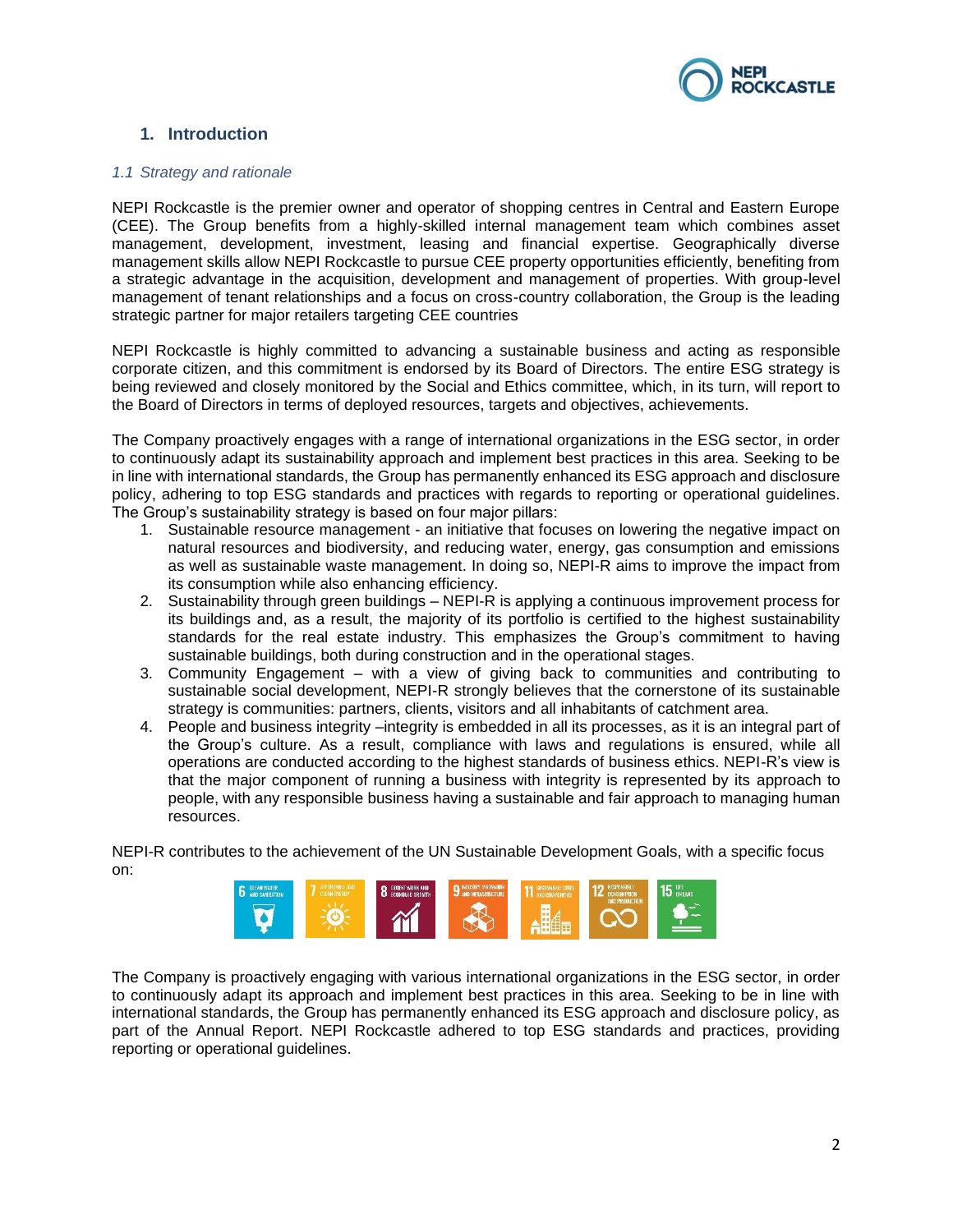

In order to pursue these standards, NEPI Rockcastle establishes strategic partnerships with relevant stakeholders in the matter, such as GRESB, IFC, EBRD, Sustainalytics, FTSE4GOOD etc. Moreover, adhering to the high standard embedded in the GRI reporting criteria added to NEPI Rockcastle's commitment towards enhancing its ESG disclosures.

As part of its overall commitments, NEPI Rockcastle has set specific targets to be reached within each pillar supporting its policies, such as<sup>1</sup>:

- Sustainable resource management enhancement process, as detailed below.

| <b>Strategic</b><br><b>initiatives</b> | <b>Objective / Commitment</b>                                                            | <b>KPIs</b>                                                                                             |
|----------------------------------------|------------------------------------------------------------------------------------------|---------------------------------------------------------------------------------------------------------|
|                                        | Increase energy efficiency for Office portfolio<br>by $5%$                               | energy consumption in MWh/ visitor<br>energy consumption in MWh/ m <sup>2</sup> GLA                     |
|                                        | Increase energy efficiency for Retail portfolio<br>by 10%                                | energy consumption in MWh/ visitor<br>energy consumption in MWh/ m <sup>2</sup> GLA                     |
|                                        | Invest 5% of the annual budget in renewable<br>sources of energy                         | % CAPEX invested in renewable energy<br>sources<br>% renewable energy in electricity contracts          |
| 1.<br><b>Sustainable</b>               | Reduce by 20% the carbon footprint<br>associated with all operations                     | carbon footprint                                                                                        |
| resource<br>management                 | Purchase 50% of electricity from renewable<br>sources for all areas managed by the Group | % of electricity from renewable sources<br>% LED deployment level (common areas)                        |
|                                        | Reach a waste recycling rate of at least 50%                                             | % waste recycled in Kg/visitor<br>% waste recycled in Kg/m <sup>2</sup> GLA                             |
|                                        | Decrease water consumption for Office<br>portfolio by 5%                                 | water consumption in m <sup>3</sup> /visitor<br>water consumption in m <sup>3</sup> /m <sup>2</sup> GLA |
|                                        | Decrease water consumption for Retail<br>Portfolio by 10%                                | water consumption in $m^3$ /visitor<br>water consumption in m <sup>3</sup> /m <sup>2</sup> GLA          |

- replacement of traditional lighting sources with LED technology in the common areas and outdoors:

<sup>&</sup>lt;sup>1</sup> Details regarding timeline and other objectives are available at [https://nepirockcastle.com/wp](https://nepirockcastle.com/wp-content/uploads/2020/03/NEPI_Rockcastle_Annual_Report_2019.pdf)[content/uploads/2020/03/NEPI\\_Rockcastle\\_Annual\\_Report\\_2019.pdf.](https://nepirockcastle.com/wp-content/uploads/2020/03/NEPI_Rockcastle_Annual_Report_2019.pdf)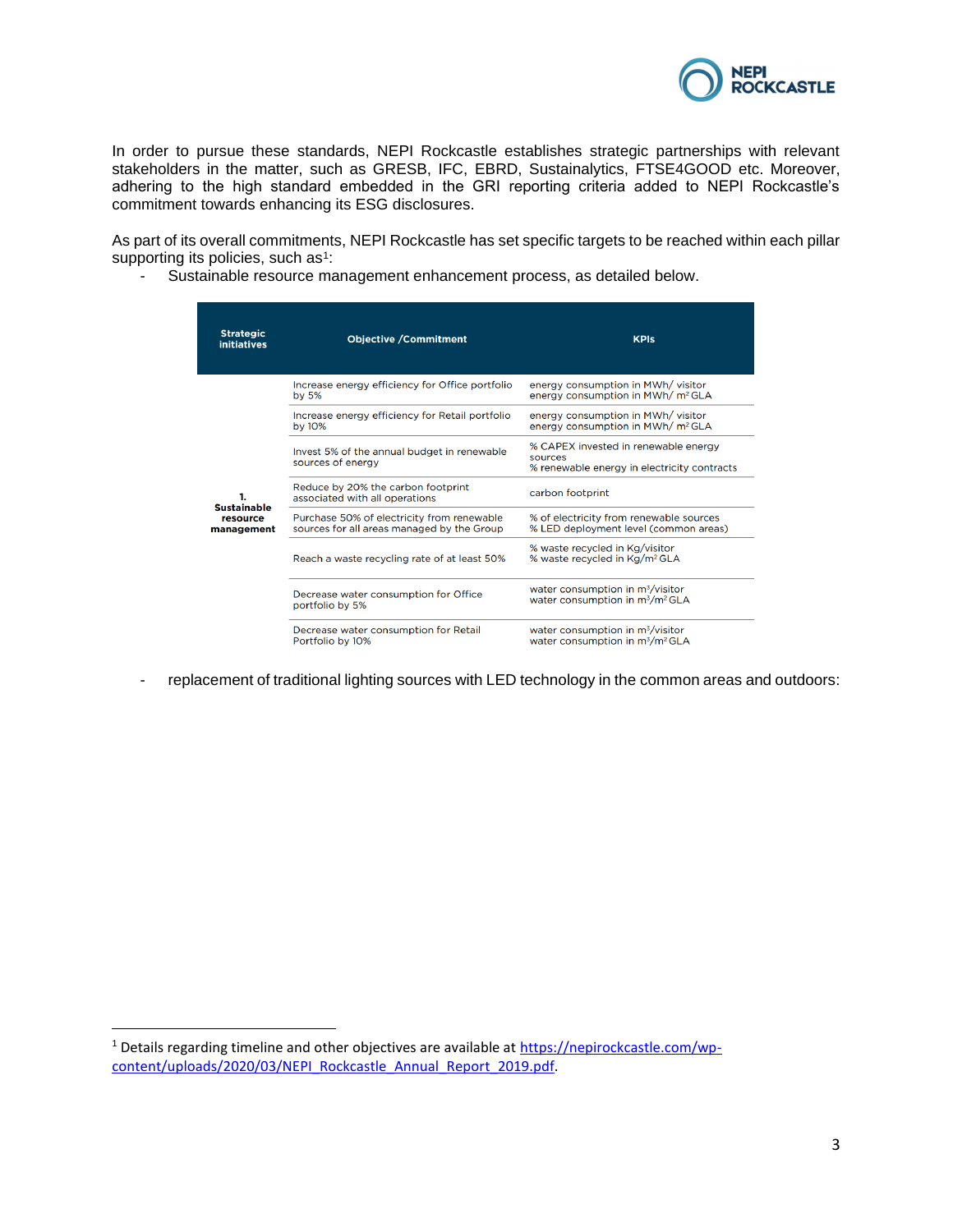

| <b>Property</b>                                  | <b>Country</b>    | <b>Property type</b> | <b>LED implementation status</b><br>in 2019 |
|--------------------------------------------------|-------------------|----------------------|---------------------------------------------|
| <b>Paradise Center</b>                           | <b>Bulgaria</b>   | Retail               | Implemented                                 |
| Serdika Center                                   | <b>Bulgaria</b>   | Retail               | Implemented                                 |
| <b>Arena Centar</b>                              | Croatia           | <b>Retail</b>        | Implemented                                 |
| <b>Arena Retail Park</b>                         | Croatia           | Retail               | Implemented                                 |
| Forum Liberec Shopping Centre                    | Czech<br>Republic | Retail               | 20%                                         |
| Forum Ústí nad Labem                             | Czech<br>Republic | <b>Retail</b>        | Implemented                                 |
| <b>Bonarka City Center</b>                       | Poland            | <b>Retail</b>        | 10%                                         |
| Galeria Warminska                                | Poland            | <b>Retail</b>        | Implemented                                 |
| Karolinka Shopping Centre                        | Poland            | <b>Retail</b>        | Implemented                                 |
| <b>Aura Centrum</b>                              | Poland            | Retail               | 10%                                         |
| Pogoria Shopping Centre                          | Poland            | Retail               | Implemented                                 |
| Focus Mall Piotrkow Trybunalski                  | Poland            | Retail               | 10%                                         |
| <b>Platan Shopping Centre</b>                    | Poland            | <b>Retail</b>        | Implemented                                 |
| Galeria Wolomin                                  | Poland            | Retail               | Implemented                                 |
| <b>Solaris Shopping Centre</b>                   | Poland            | <b>Retail</b>        | Implemented                                 |
| Galeria Tomaszow                                 | Poland            | Retail               | Implemented                                 |
| Focus Mall Zielona Góra                          | Poland            | Retail               | 10%                                         |
| Ozas Shopping and<br><b>Entertainment Centre</b> | Lithuania         | Retail               | 5%                                          |
| <b>Mammut Shopping Centre</b>                    | Hungary           | Retail               | 10%                                         |

| <b>Property</b>                           | Country  | <b>Property type</b> | <b>LED implementation status</b><br>in 2019 |
|-------------------------------------------|----------|----------------------|---------------------------------------------|
| <b>Arena Mall</b>                         | Hungary  | Retail               | 10% (total refurbishment in<br>progress)    |
| <b>City Park</b>                          | Romania  | Retail               | Implemented                                 |
| Promenada Mall                            | Romania  | Retail               | 35%                                         |
| Iris Titan Shopping Center                | Romania  | Retail               | 95%                                         |
| <b>Shopping City Galati</b>               | Romania  | Retail               | Implemented                                 |
| <b>Shopping City Deva</b>                 | Romania  | Retail               | Implemented                                 |
| <b>Braila Mall</b>                        | Romania  | Retail               | 45%                                         |
| <b>Vulcan Value Centre</b>                | Romania  | Retail               | 45%                                         |
| <b>Shopping City Piatra Neamt</b>         | Romania  | Retail               | Implemented                                 |
| Shopping City Targu Jiu                   | Romania  | Retail               | Implemented                                 |
| <b>Severin Shopping Center</b>            | Romania  | Retail               | 60%                                         |
| <b>Shopping City Sibiu</b>                | Romania  | Retail               | Implemented                                 |
| Promenada Sibiu                           | Romania  | Retail               | Implemented                                 |
| Kraguievac Plaza                          | Serbia   | Retail               | Implemented                                 |
| Promenada Novi Sad                        | Serbia   | Retail               | Implemented                                 |
| <b>Krusevac Shopping Park</b>             | Serbia   | Retail               | Implemented                                 |
| <b>Aupark Kosice Mall</b>                 | Slovakia | Retail               | 60%                                         |
| Aupark Zilina                             | Slovakia | Retail               | 60%                                         |
| <b>Aupark Shopping Center</b><br>Piestany | Slovakia | Retail               | 65%                                         |
| Serdika Office                            | Bulgaria | Office               | Implemented                                 |
| <b>City Business Centre</b>               | Romania  | Office               | Implemented                                 |
| <b>Floreasca Business Park</b>            | Romania  | Office               | Implemented                                 |
| <b>The Lakeview</b>                       | Romania  | Office               | Implemented                                 |
| Victoriei Office                          | Romania  | Office               | Implemented                                 |
| <b>Aupark Kosice Tower</b>                | Slovakia | Office               | Implemented                                 |

# - green building certification process:

|                                                     |                                                                                                                                                |                                                                                         | <b>Term</b>   |      |
|-----------------------------------------------------|------------------------------------------------------------------------------------------------------------------------------------------------|-----------------------------------------------------------------------------------------|---------------|------|
| <b>Strategic</b><br><b>initiatives</b>              | <b>Objective /Commitment</b>                                                                                                                   | <b>KPIs</b>                                                                             | <b>Medium</b> | Long |
|                                                     | Obtain "BREEAM In - Use" certification for<br>100% of the Retail portfolio that will be going<br>through recertification, at least "Very Good" | - % assets certified BREEAM In Use<br>- % of assets recertified at least<br>"Very Good" | 2022          | ٠    |
| <b>Sustainability</b><br>through<br>green buildings | Obtain "BREEAM In - Use" certification for<br>100% of the Office portfolio that will be going<br>through recertification, at least "Very Good" | - % assets certified BREEAM In Use<br>- % of assets recertified at least<br>"Very Good" | 2022          |      |
|                                                     | <b>Obtain EDGE certifications</b>                                                                                                              | - % assets certified EDGE                                                               | 2022          |      |

# - community engagement

|                                        |                                                                                                                  |                                                                                                                                                             | <b>Term</b>   |               |
|----------------------------------------|------------------------------------------------------------------------------------------------------------------|-------------------------------------------------------------------------------------------------------------------------------------------------------------|---------------|---------------|
| <b>Strategic</b><br><b>initiatives</b> | <b>Objective /Commitment</b>                                                                                     | <b>KPIs</b>                                                                                                                                                 | <b>Medium</b> | Long          |
|                                        | Deploy a re-charging infrastructure for electric<br>vehicles in 100% of the parking lots managed<br>by the Group | % parking lots with infrastructure for electric<br>recharge                                                                                                 | 2022          | $\frac{1}{2}$ |
| <b>Community</b><br>engagement         | Develop smart partnerships with the Group's<br>stakeholders                                                      | community relevant partnerships                                                                                                                             | permanent     |               |
|                                        | Create relevant community events and CSR<br>campaigns                                                            | - centres which have organised at<br>least one annual CSR-relevant event<br>- time, budget and area in the Group's<br>properties dedicated to CSR campaigns | permanent     |               |

- people and business integrity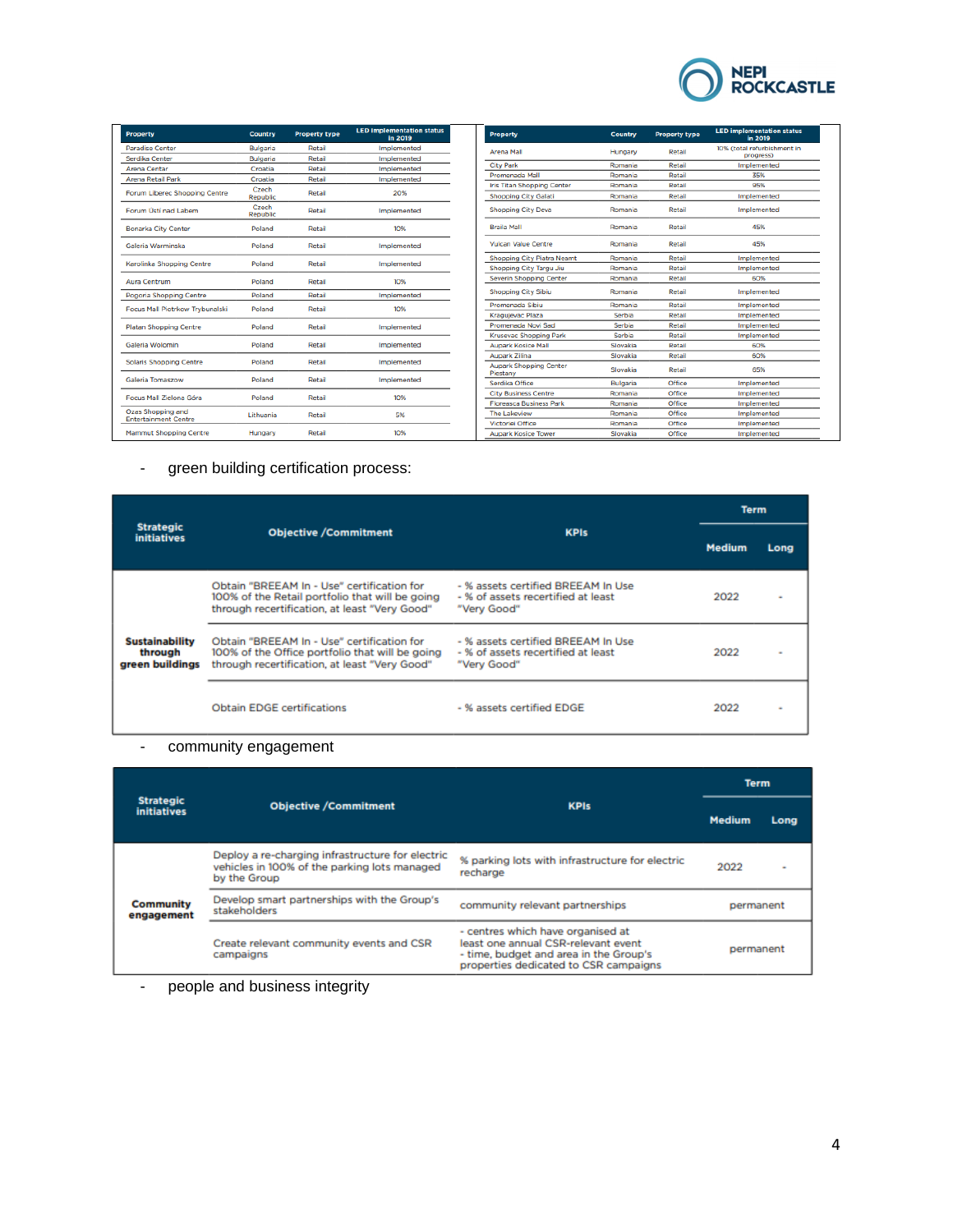

|                                                   |                                                                                     |                                                                                                                                                                                                                                                          | <b>Term</b>           |
|---------------------------------------------------|-------------------------------------------------------------------------------------|----------------------------------------------------------------------------------------------------------------------------------------------------------------------------------------------------------------------------------------------------------|-----------------------|
| <b>Strategic</b><br><b>initiatives</b>            | <b>Objective /Commitment</b>                                                        | <b>KPIs</b>                                                                                                                                                                                                                                              | <b>Medium</b><br>Long |
|                                                   | Ensure compliance with regulations, policies<br>and procedures                      | - timely monitoring, reporting and remediation<br>- consequence management                                                                                                                                                                               | permanent             |
| <b>People and</b><br><b>business</b><br>integrity | Collaborate with responsible and sustainable<br>partners<br>(clients and suppliers) | - supplier risk assessment performed for any<br>new supplier and revised periodically<br>- "know your customer" due diligence<br>performed for new customers and revised<br>periodically                                                                 | permanent             |
|                                                   | Ethical relationship with authorities and<br>government representatives             | - reports through whistleblowing channel, if<br>any, timely addressed<br>- no financial support to any political party /<br>political exposed person<br>- no gifts / benefits / other form of payment to<br>public officials / political exposed persons | permanent             |

### *1.2 NEPI Rockcastle Green Finance Framework*

NEPI Rockcastle ("NEPI-R") has elected to create a Green Finance Framework which is in accordance with the ICMA Green Bond Principles 2018<sup>2</sup> and LMA Green Loan Principles 2020<sup>3</sup>. Under the present Framework NEPI-R can issue a variety of Green Finance instruments to finance or refinance green projects (Eligible Green Projects), as set out in Section 2 of this Framework. Green finance instruments may include, inter alia, green bonds, green loans, and other green debt or hybrid financing instruments.

For each issuance NEPI-R will adopt the (1) Use of Proceeds (2) Process for Project Evaluation and Selections (3) Management of Proceeds (4) Reporting in accordance with the Green Financing Framework.

Future changes to the framework may be implemented to align with new market developments and standards. Any updated version of this framework will either keep or improve the current levels of transparency and reporting disclosures, including the corresponding review by an external consultant.

This Framework is applicable for relevant issues by NEPI Rockcastle's or by any of its selected wholly owned subsidiary. The Framework together with the second opinion by Sustainalytics is available on Nepi Rockcastle's website.

## <span id="page-4-0"></span>**2. Use of Proceeds**

Proceeds of NEPI-R Green Bonds will be allocated to finance or refinance in whole or in part projects that meet the following Eligibility Criteria:

| <b>Eligible</b> | <b>Eligibility Criteria4</b> | <b>⊑nvironmenta</b> ı |
|-----------------|------------------------------|-----------------------|
| Category        |                              | benefits              |

<sup>2</sup> <https://www.icmagroup.org/green-social-and-sustainability-bonds/green-bond-principles-gbp/> <sup>3</sup> <https://www.lsta.org/content/green-loan-principles/>

<sup>4</sup>NEPI-R will not finance/ refinance any project concerning buildings for the purpose of extraction, storage, transportation or manufacture of fossil fuels.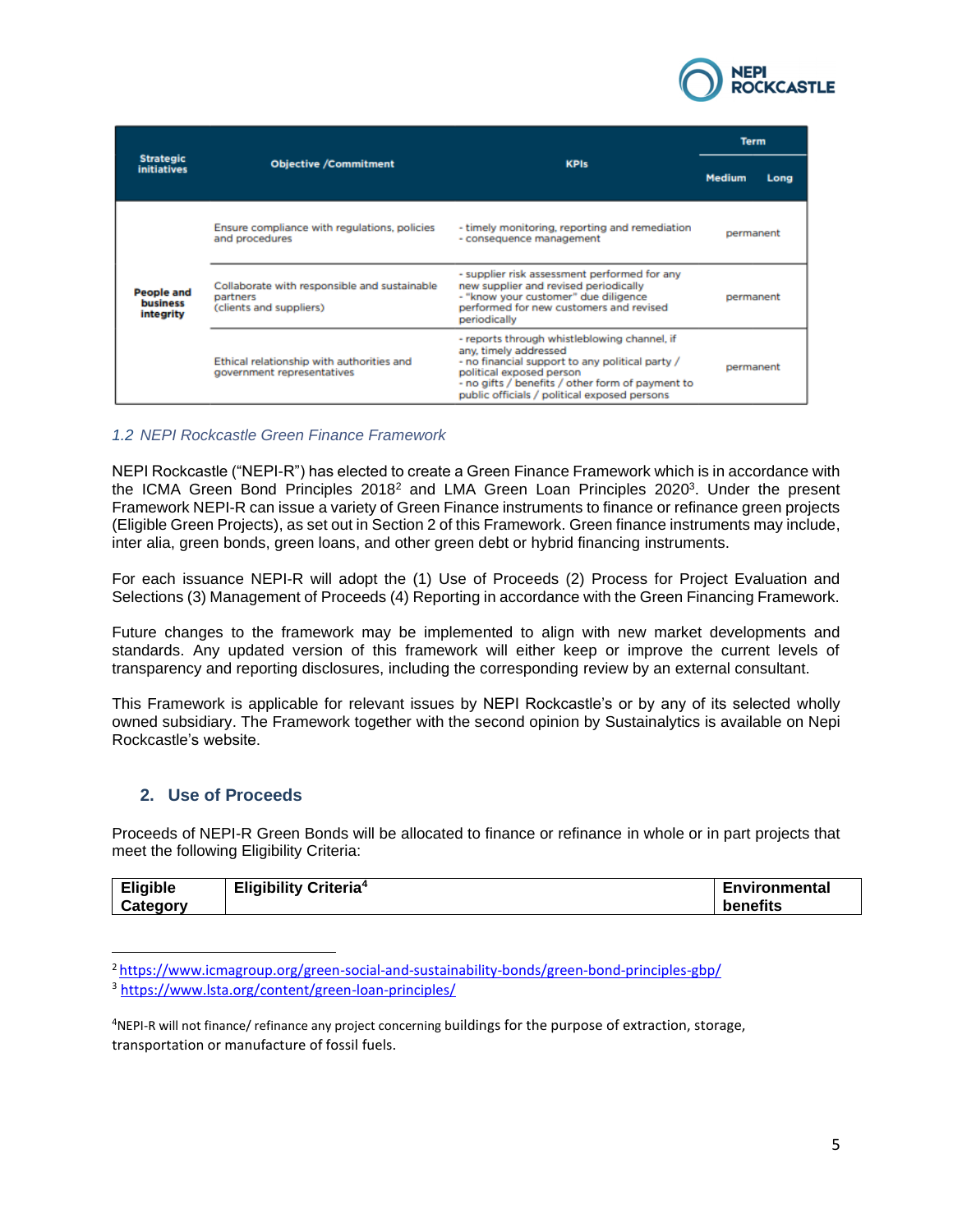

| Green<br>buildings   | Acquisition, construction or refurbishment of buildings which meet<br>recognised standards <sup>5</sup> for best practices in energy and resource<br>efficiency and low-GHG emissions.<br>Such as:<br>BREEAM (Very Good and above)<br>LEED (Gold and above)<br><b>EDGE</b>                                                                                                                                                                                                                                         | <b>Energy Savings</b><br><b>GHG</b> emission<br>reduction<br>Water savings |
|----------------------|--------------------------------------------------------------------------------------------------------------------------------------------------------------------------------------------------------------------------------------------------------------------------------------------------------------------------------------------------------------------------------------------------------------------------------------------------------------------------------------------------------------------|----------------------------------------------------------------------------|
| Energy<br>Efficiency | • Renovations or refurbishment of existing buildings not<br>contemplated under the "green building" category, delivering<br>a (1) minimum 30% reduction in carbon emissions intensity<br>or (2) two letter grade improvements according to local<br>Energy Performance Certificate, against to the baseline<br>performance of the building before the renovation.<br>Individual measures on buildings reducing energy use<br>$\bullet$<br>and/or carbon emissions:<br>- Installation of solar photovoltaic systems |                                                                            |

All of NEPI-R's Eligible Green Projects contribute to the environmental objective of climate change mitigation, low carbon society, and the achievement of UN Sustainable Development Goals, specifically:

| <b>Project Category</b>  |                            | UN Sustainable Development Target Contributed to by the Framework                                                                                                                                                                                      |
|--------------------------|----------------------------|--------------------------------------------------------------------------------------------------------------------------------------------------------------------------------------------------------------------------------------------------------|
| <b>Green Buildings</b>   | AFFORMALE AN               | 7.3. By 2030, double the global rate of improvement in energy<br>efficiency                                                                                                                                                                            |
|                          | <b>11 SUSTAINABLE CITY</b> | 11.6 By 2030, reduce the adverse per capita environmental impact<br>of cities, including by paying special attention to air quality and<br>municipal and other waste management                                                                        |
|                          | <b>6</b> DLEAN WATER<br>Ø  | 6.4 By 2030, substantially increase water-use efficiency across all<br>sectors and ensure sustainable withdrawals and supply of<br>freshwater to address water scarcity and substantially reduce the<br>number of people suffering from water scarcity |
| <b>Energy Efficiency</b> |                            | 7.3. By 2030, double the global rate of improvement in energy<br>efficiency<br>7.2. By 2030, increase substantially the share of renewable energy in the<br>global energy mix                                                                          |

<sup>5</sup> NEPI-R may (re)finance projects with recognized certifications no older than 5 years.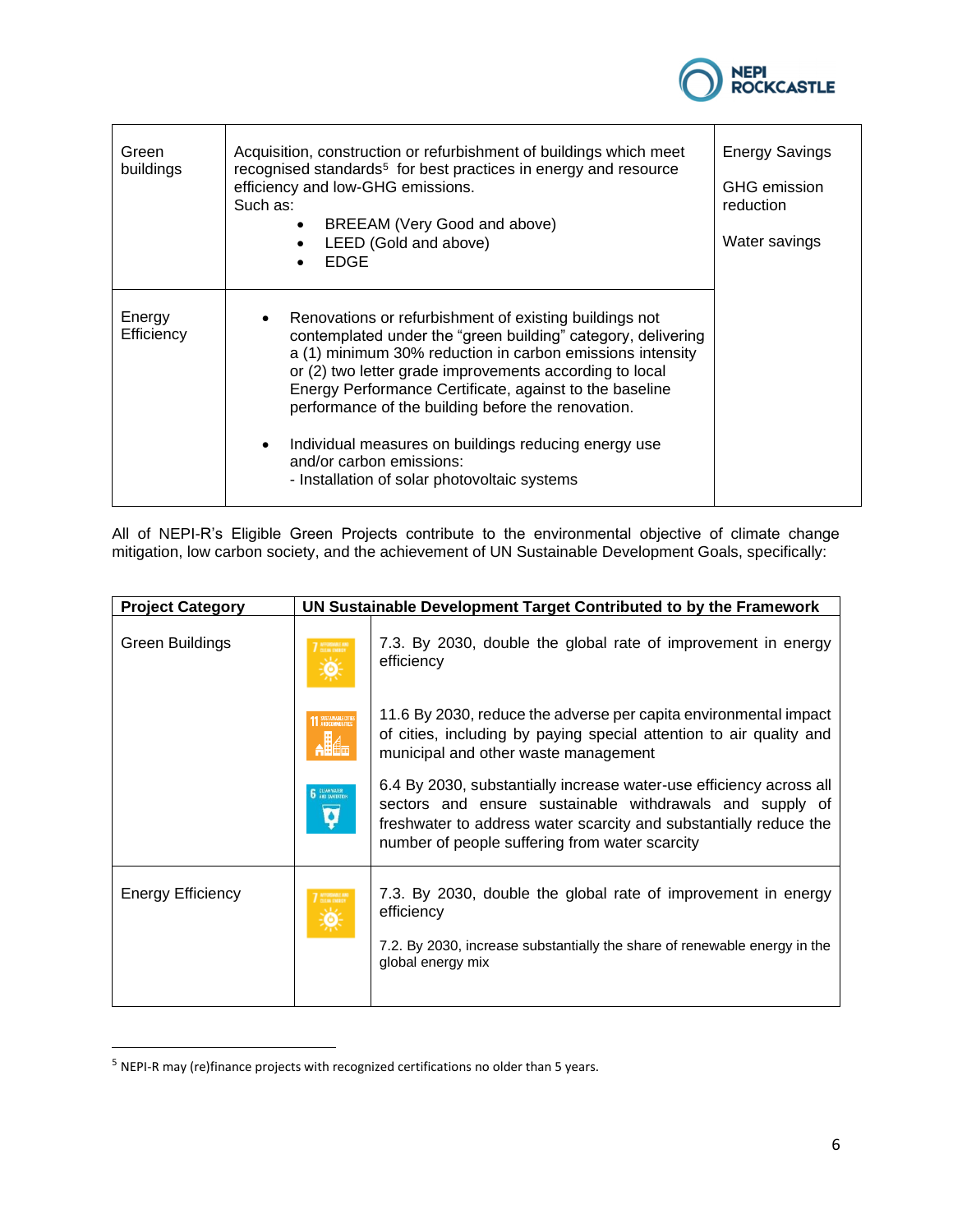

| <b>6</b> GLEAN WATER |  |
|----------------------|--|
|                      |  |
|                      |  |

6.4 By 2030, substantially increase water-use efficiency across all sectors and ensure sustainable withdrawals and supply of freshwater to address water scarcity and substantially reduce the number of people suffering from water scarcity

NEPI-R will continuously exercise its professional judgement, discretion and sustainability expertise when identifying the Eligible Green Projects. Eligible Green Projects can be owned by any of NEPI Rockcastle's subsidiaries or by joint venture companies. For joint ventures, NEPI-R will only include assets equal to, or less, than the total funding provided by NEPI-R.

## <span id="page-6-0"></span>**3. Process for Project Evaluation and Selection**

The Project Evaluation and Selection Process will ensure that the proceeds of NEPI-R Green Finance Instruments are allocated to finance or refinance projects that meet the criteria and objectives set out in this Framework.

### *3.1 General Sustainability Assessment Process*

NEPI-R is committed to high standards in environmental, social and ethical matters. As such, all of NEPI-R's development and construction projects are subject to environmental assessment procedures during the due diligence process. Before each potential asset investment, the Group examines the environmental risks. Factors taken into account include compliance with all applicable local regulations, the use of energyefficient solutions and green BREEAM, LEED (and EDGE) certifications. Project timing, progress and budgets are carefully monitored, mostly with the support of external project monitoring advisors. Health, safety and environmental risks are monitored before and during construction.

### *3.2 Project Selection Process*

Projects financed and/or refinanced through the Green Finance Instruments issued under the Framework are evaluated and selected based on compliance with the Eligibility Criteria by the Green Finance Committee composed from members of Treasury and Finance departments, senior members of the Investments and Acquisitions department, together with members of the Property Management team (Environmental) across the Group. The process will be chaired by NEPI-R's CF (who is also a member of NEPI-R's Social and Ethics Committee). The committee will meet at least annually.

NEPI-R takes care that all selected Eligible Projects comply with official national and international environmental and social standards and local laws and regulations on a best effort basis. The Group applies core minimum environmental and social (ESG) requirements for many of its activities, including those financed with the proceeds of the Green Finance Instruments.

NEPI-R also applies risk management measures in its capital allocation decisions which are supported by a company-wide planning, reporting and controlling system. Disclosure regarding NEPI-R risk, environmental, social and sustainability policies can be found in the Company's annual report $6$ .

### <span id="page-6-1"></span>**4. Management of Proceeds**

<sup>6</sup> The Company's Annual Reports are available at <https://nepirockcastle.com/investors/financial-information/> (Annual and Half-Year report section).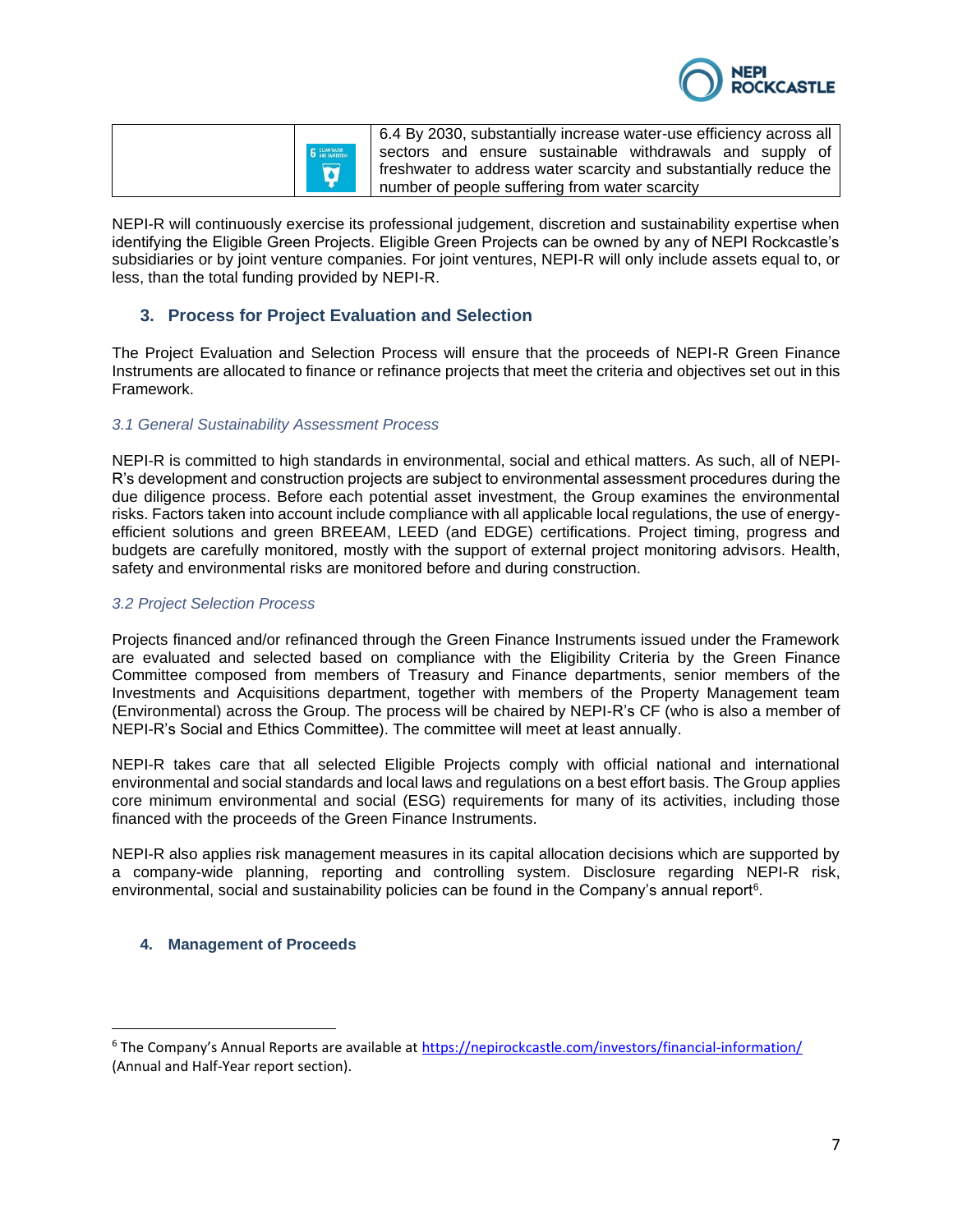

NEPI-R intends to allocate the proceeds from the Green Finance Instruments to an Eligible Green Project Portfolio, selected in accordance with the use of proceeds criteria and evaluation and selection process presented above.

NEPI Rockcastle will strive, over time, to achieve a level of allocation for the Eligible Green Project Portfolio which, after adjustments for intervening circumstances including, but not limited to, sales and repayments, matches or exceeds the balance of net proceeds from its outstanding Green Finance Instruments. Additional Eligible Green Projects will be added to the Issuer's Eligible Green Project Portfolio to the extent required to ensure that the net proceeds from outstanding Green Finance Instruments will be allocated to Eligible Green Projects.

Whilst any Green Finance Instrument net proceeds remain unallocated, NEPI Rockcastle will hold and/or invest, at its own discretion, in its treasury liquidity portfolio, in cash or other short term and liquid instruments or to pay back a portion of its outstanding indebtedness, the balance of net proceeds not yet allocated to the Eligible Green Project Portfolio.

#### <span id="page-7-0"></span>**5. Reporting**

NEPI-R will provide a Green Finance Instruments update consisting of an Allocation Report and an Impact Report, which will be available on the Groups' website<sup>7</sup> within 12 months of issuance and then annually until full allocation. Additional information on specific performance of certain assets may be available in NEPI-R's annual report in the Sustainability Report section.

### *5.1 Green Bond allocation report:*

NEPI-R will create a report detailing the allocation of the net proceeds of its Green Finance Instruments and give additional details such as examples of eligible projects financed, the remaining balance of unallocated proceeds, the geographical distribution of Green Projects, the share of financing/refinancing. External verification for the allocation report will be provided for each annual allocation report.

#### *5.2 Impact report:*

Where feasible, and on a best efforts basis, NEPI-R will provide an impact report in accordance with approach outlined under the Harmonized Framework for Impact Reporting<sup>8</sup>, which may include the following metrics:

| <b>Project Category</b>  | <b>Impact Reporting Metrics</b>                                       |
|--------------------------|-----------------------------------------------------------------------|
| <b>Green Buildings</b>   | Level of certification by property<br>$\bullet$                       |
|                          | • Annual GHG emissions reduced/avoided ( $t C02$ eq pa)               |
|                          | • Annual energy savings (MWh pa)                                      |
| <b>Energy Efficiency</b> | • Annual GHG emissions reduced/avoided ( $t$ C0 $_2$ eq pa)           |
|                          | Annual energy savings (MWh pa)<br>$\bullet$                           |
|                          | • % annual energy efficiency gain relative to an established baseline |

<sup>7</sup> [www.nepirockcastle.com](http://www.nepirockcastle.com/)

<sup>8</sup> Harmonized Framework for Impact Reporting, June 2019, ICMA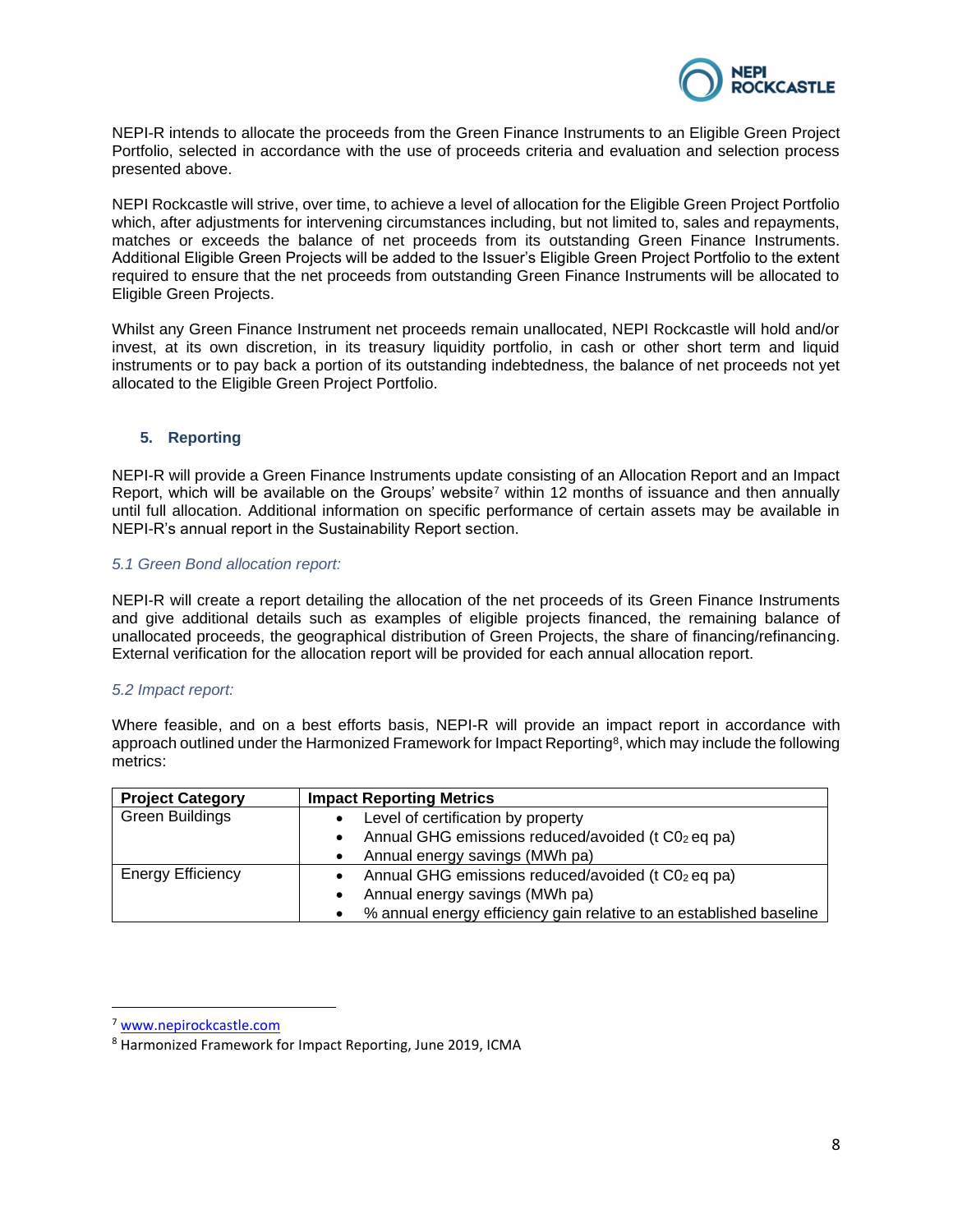

### <span id="page-8-0"></span>**6. External Review**

NEPI-R has engaged Sustainalytics to provide an External Review in the form of a Second Party Review on the NEPI-R Green Finance Framework and confirm alignment with GBP 2018<sup>9</sup> and GLP 2020<sup>10</sup>.

The External Review has been made public on NEPI-R's website.

NEPI-Rs annual Green Finance reporting will also be subject to External Review which will be accessible on the group website.

<sup>9</sup> <https://www.icmagroup.org/green-social-and-sustainability-bonds/green-bond-principles-gbp/> <sup>10</sup> <https://www.lsta.org/content/green-loan-principles/>